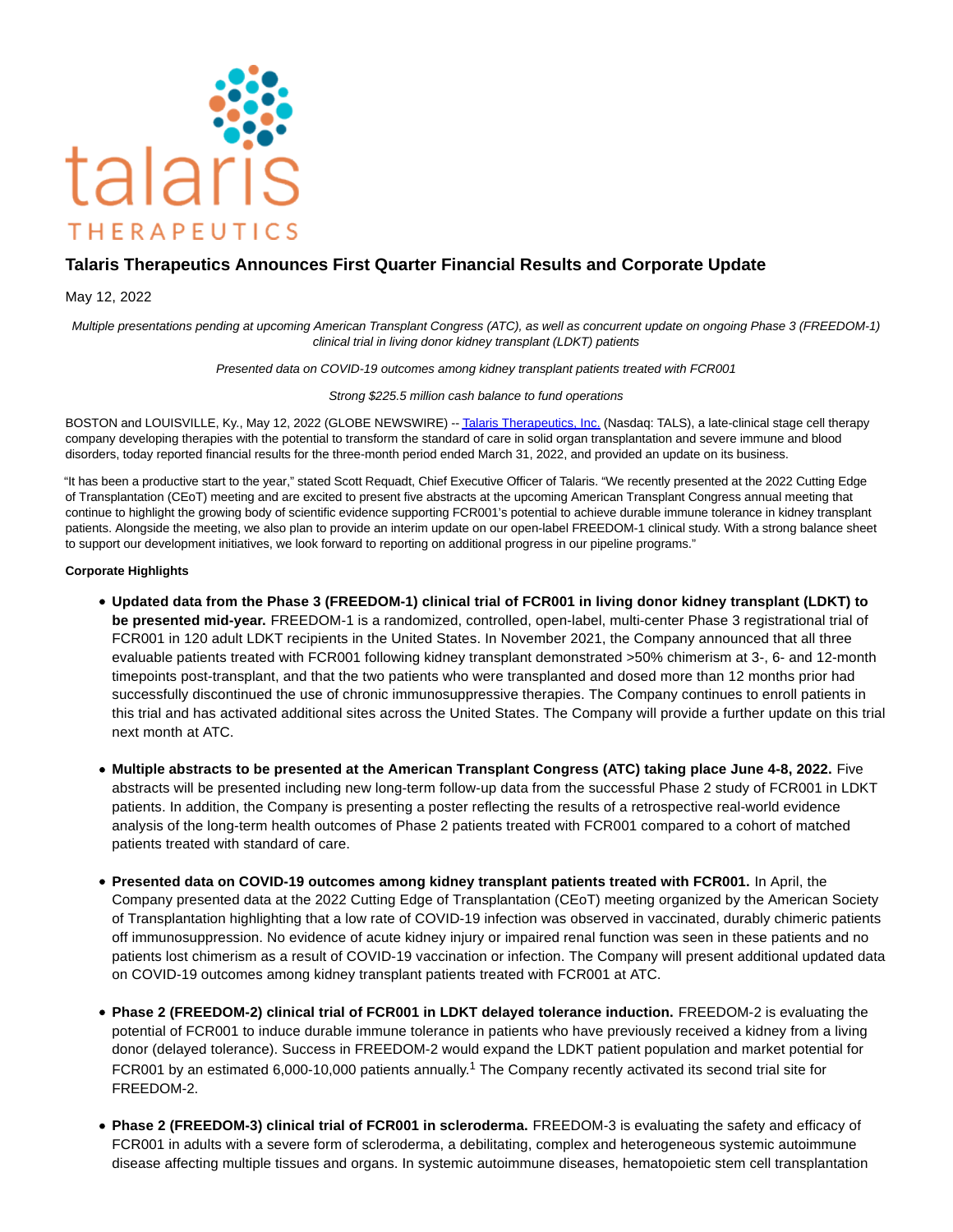(HSCT) has already been observed to be potentially curative. The Company believes that positive proof-of-concept data from FREEDOM-3 has the potential to both support the use of FCR001 in scleroderma as well as other severe, systemic autoimmune diseases.

#### **First Quarter Financial Results**

- Cash, Cash Equivalents and Marketable Securities: Talaris finished the first quarter of 2022 with \$225.5 million in cash, cash equivalents and marketable securities compared with \$140.1 million as of March 31, 2021.
- R&D Expenses: Research and development expenses increased to \$14.2 million in the first quarter of 2022, up from \$6.5 million in the first quarter of 2021. The increase in research and development expenses was primarily due to an increase in employee headcount necessary to support the growth of the Company's research and development efforts, increased clinical trials costs for increased enrollment and additional site activations, and increases in facilities and other expenses.
- G&A Expenses: General and administrative expenses totaled \$4.2 million in the first quarter of 2022, up from \$2.5 million in the first quarter of 2021, primarily due to an increase in employee headcount, increased professional fees, and an increase in executive risk insurance premiums.
- Net Loss: The Company reported a net loss of \$18.3 million, or \$0.45 per share, in the first quarter of 2022, compared with a net loss of \$9.3 million, or \$1.30 per share, in the first quarter of 2021.

#### **About Talaris Therapeutics**

Talaris Therapeutics, Inc. is a late-clinical stage cell therapy company developing therapies with the potential to transform the standard of care in solid organ transplantation and severe immune and blood disorders. Talaris maintains corporate offices in Boston, MA, its cell processing facility in Louisville, KY, and additional research operations in Houston, TX.

#### **Cautionary Note Regarding Forward-Looking Statements**

This press release contains forward-looking statements within the meaning of the Private Securities Litigation Reform Act of 1995, as amended, including, without limitation, implied and express statements regarding Talaris Therapeutics, Inc.'s ("Talaris," the "Company," "we," or "our") strategy, business plans and focus; the progress and timing of the preclinical and clinical development of Talaris' programs, including FCR001 and FCR002; expectations regarding the timing and data from the planned clinical update of FREEDOM-1, FREEDOM-2 or FREEDOM-3; and expectations regarding Talaris' use of capital, expenses and other financial results during the first quarter ended on March 31, 2022 and in the future. The words "may," "might," "will," "could," "would," "should," "expect," "plan," "anticipate," "intend," "believe," "expect," "estimate," "seek," "predict," "future," "project," "potential," "continue," "target" or the negative of these terms and similar words or expressions are intended to identify forward-looking statements, although not all forward-looking statements contain these identifying words.

Any forward-looking statements in this press release are based on management's current expectations and beliefs and are subject to a number of risks, uncertainties and important factors that may cause actual events or results to differ materially from those expressed or implied by any forwardlooking statements contained in this press release, including, without limitation, risks associated with: the impact of COVID-19 on countries or regions in which the Company has operations or does business, as well as on the timing and anticipated timing and results of its clinical trials, strategy and future operations, including the expected timing and results from FREEDOM-1, FREEDOM-2 and FREEDOM-3, the planned initiation and timing of IND-enabling studies of FCR001 and FCR002 in deceased donor transplants and the announcement of any additional indications for FCR001; the risk that the results of Talaris' clinical trials, including the early data from the FREEDOM-1 study, may not be predictive of future results in connection with future clinical trials; the Company's expectations regarding the potential urinary biomarker of immune quiescence, the Company's ability to successfully demonstrate the safety and efficacy of its drug candidates; the timing and outcome of Talaris' planned interactions with regulatory authorities; and obtaining, maintaining and protecting its intellectual property. These and other risks and uncertainties are described in greater detail in the section entitled "Risk Factors" in the Company's Quarterly Report on Form 10-Q for the quarter ended March 31, 2022, as well as any subsequent filings with the Securities and Exchange Commission. In addition, any forward-looking statements represent Talaris' views only as of today and should not be relied upon as representing our views as of any subsequent date. Talaris explicitly disclaims any obligation to update any forward-looking statements. No representations or warranties (expressed or implied) are made about the accuracy of any such forward-looking statements.

# **TALARIS THERAPEUTICS, INC (TALS)**

**Statements of Operations**

**(Unaudited, in thousands, except share and per share amounts)**

|                                              | Three Months Ended 31, |      |         |  |
|----------------------------------------------|------------------------|------|---------|--|
|                                              | 2022                   |      | 2021    |  |
| Operating expenses                           |                        |      |         |  |
| Research and development                     | \$<br>14,196           | - \$ | 6,468   |  |
| General and administrative                   | 4,218                  |      | 2,537   |  |
| Total operating expenses                     | 18,414                 |      | 9,005   |  |
| Loss from operations                         | (18, 414)              |      | (9,005) |  |
| Interest and other income (expense), net     | 155                    |      | (294)   |  |
| Net loss                                     | (18,259)               | - 35 | (9,299) |  |
| Net loss per common share, basic and diluted | (0.45)                 |      | (1.30)  |  |